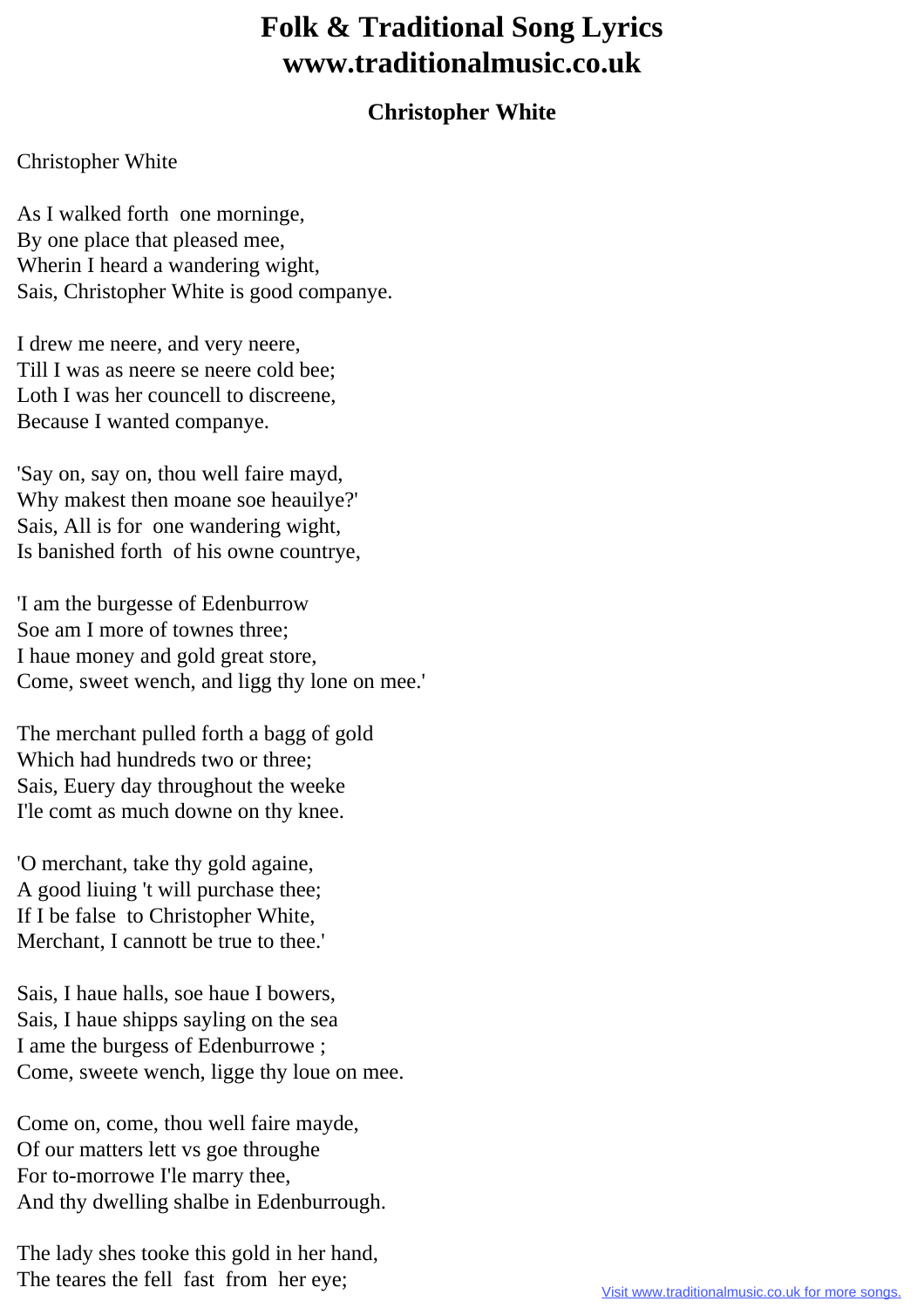Sais, Siluer and gold makes my hart to turne, And makes me leaue good companye.

They had not beene marryed Not ouer monthes two or three, But tydings came to Edenburrowe That all the merchants must to the sea.

Then as this lady sate in a deske, Shee made a loue-letter full round; She mad a lettre to Christopher White, And in itt shes put a hundred ponnd.

She lin'd the letter with gold soe red, And mony good store in itt was found; Shee sent itt to Christopher White, That was soe far in the Scotts ground.

Shee bade him then frankely spend, And looke that hee shold merry bee, And bid him come to Edenburrowe, Now all the merchants be to the sea.

But Christoppher came to leeue London, And there he kneeled lowly downe, And there hee begd his pardon then, Of our noble king that ware the crowne.

But when he came to his true-loue's house, Which was made both of lime and stone, Shes tooke him by the lily-white hand, Sais, True-loue, you are welcome home!

Welcome, my honey, welcome, my ioy, Welcome, my true-lone; home to mee! for thou art hee that will lengthen my dayes, And I know thou art good companye.

Christopher, I am a merchant's wiffe; Christopher, the more shall be your gains; Siluer and gold yon shall haue enough, Of the merchant's gold that is in Spaine.

'But if you be a merchant's wiffe, Something to much you are to blame; I will thee reade a loue-letter Shall sture thy stumpes, thou noble dame.

'Althoug I be a marchant's wiffe,